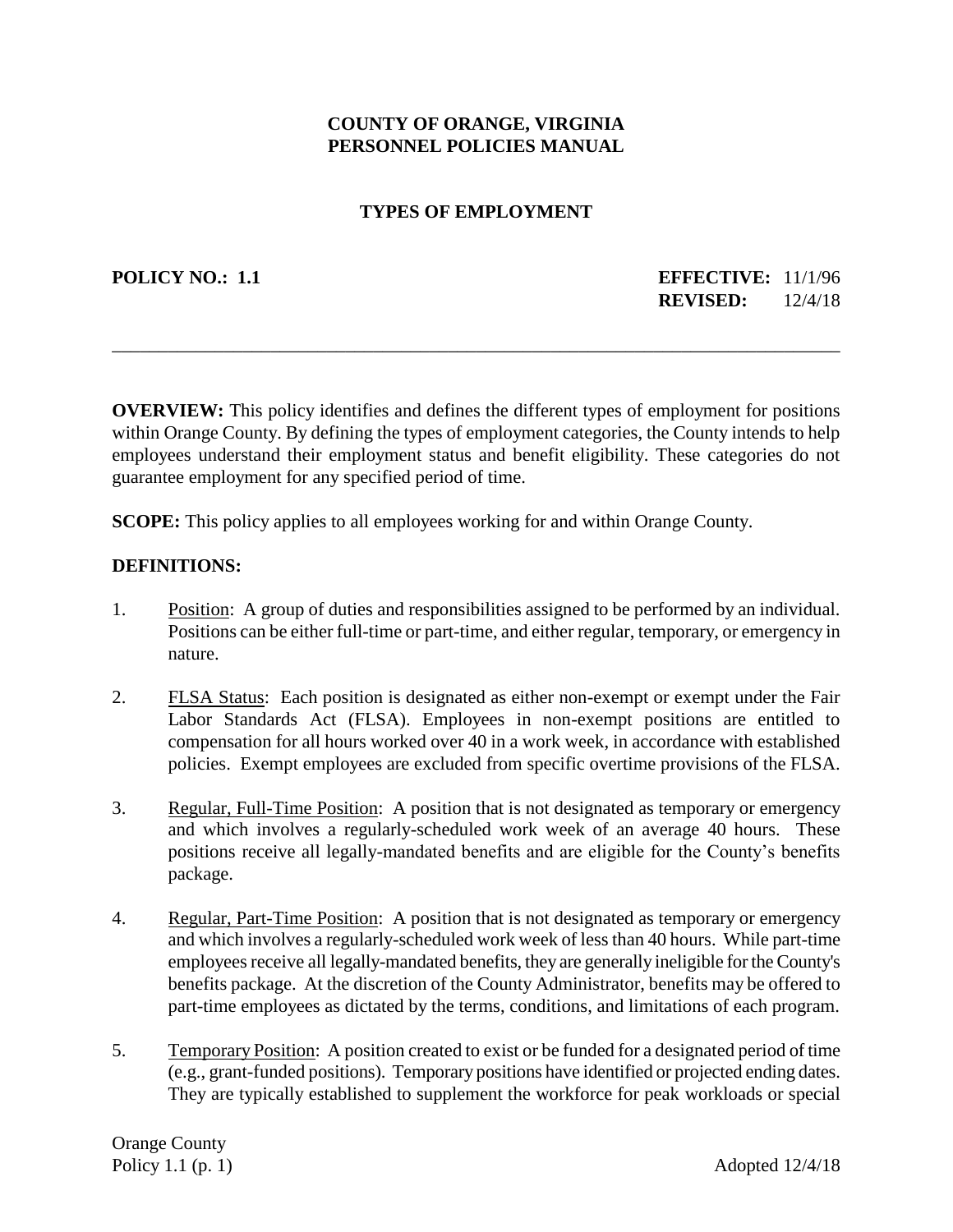projects, or to accommodate interim replacements for regular employees who are on extended leave. Employment in a temporary position is for a limited duration. Temporary employees receive all legally-mandated benefits and are ineligible for the County's benefits package.

- 6. Emergency Position: A position that may be recruited without going through the competitive selection process. Emergency positions are requested with the understanding that the employment is time-limited to fill an immediate need (e.g., coverage between vacancies, extended leave). Emergency positions may be used no more than the full-time equivalent of 180 work days (consecutive or non-consecutive) in a twelve-month period. These positions receive all legally-mandated benefits and are ineligible for the County's benefits package.
- 7. Probationary Employment: The period of employment governed by the provisions of Policy 2.2 (Probationary Period). Probationary employees are those whose performance is being evaluated to determine whether the individual's employment will continue. Probationary employees are eligible for the County's benefits package, as described in regular full-time and regular part-time position definitions above.
- 8. Appointed Positions: A position appointed by the Orange County Board of Supervisors to which the County's grievance policies do not normally apply. The terms of employment are dictated by contract and by the Code of Virginia. The County Administrator and County Attorney are typically appointed positions.
- 9. Contractual Employment: A position created by contract. Personnel policies do not apply, as the individual is not considered a County employee.
- 10. Essential Employee: An employee holding a position designated to be essential or critical to the operations of the department due to public safety needs, the provision of essential services, or other operational issues. Essential designations are maintained on the Active Position Classification List. If not classified as essential, a position defaults to non-essential.

## **PROVISIONS:**

- A. All positions shall be identified as either exempt or non-exempt, either essential or nonessential, and either regular full-time, regular part-time, temporary, or emergency. Employment status, benefits eligibility, and working conditions are determined by the type of position and the employee's completion of a probationary period, as defined above.
- B. The establishment and abolishment of positions is dictated by the workload demands and available resources. Authority to establish or abolish any position lies with the County Administrator, in consultation with the Board of Supervisors. The type of position established depends upon the needs of the organization.
- C. Except for positions fully-funded by the County, Constitutional Officers who opt to participate in the County's personnel policies have the authority to establish or abolish any

Orange County